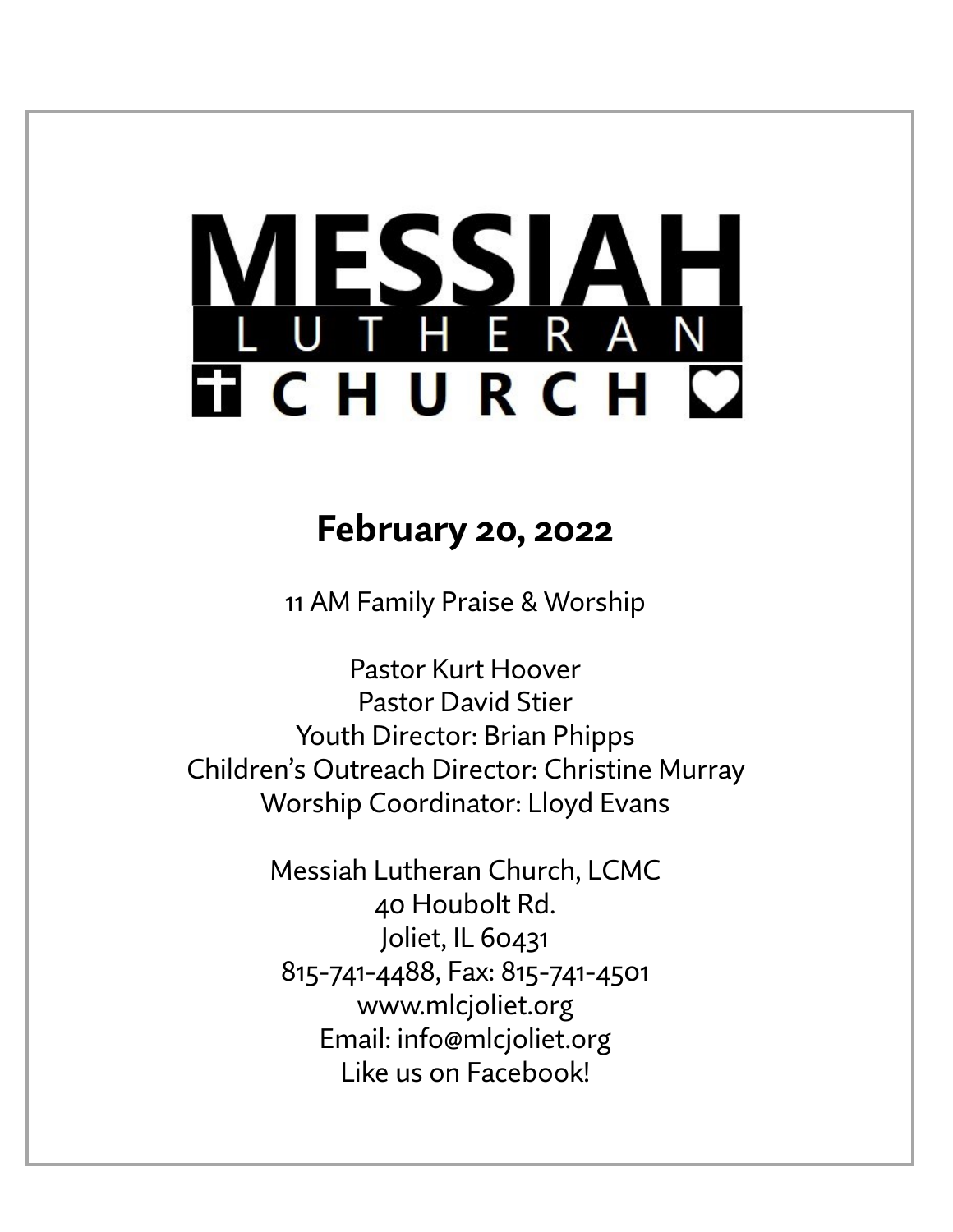### **WORSHIP TODAY**

### **Call To Worship**

### **Welcome/Announcements**

### **Worship Through Songs**

### **Worship Through Confession & Giving**

Text prayer requests to 815-369-0070

**Children's Message** Brian Phipps

### **Worship Through Hearing God's Word**

**Message "God's Care for Grief"**

By Pastor Kurt Hoover (Copies of this sermon and others can be found in the narthex and online at mlcjoliet.org)

### **Worship Through Song**

### **Prayers of Intercession**

**Communion** *Servers: Tom & Lynn Bond*

### **Worship Through the Lord's Prayer**

**Closing Song**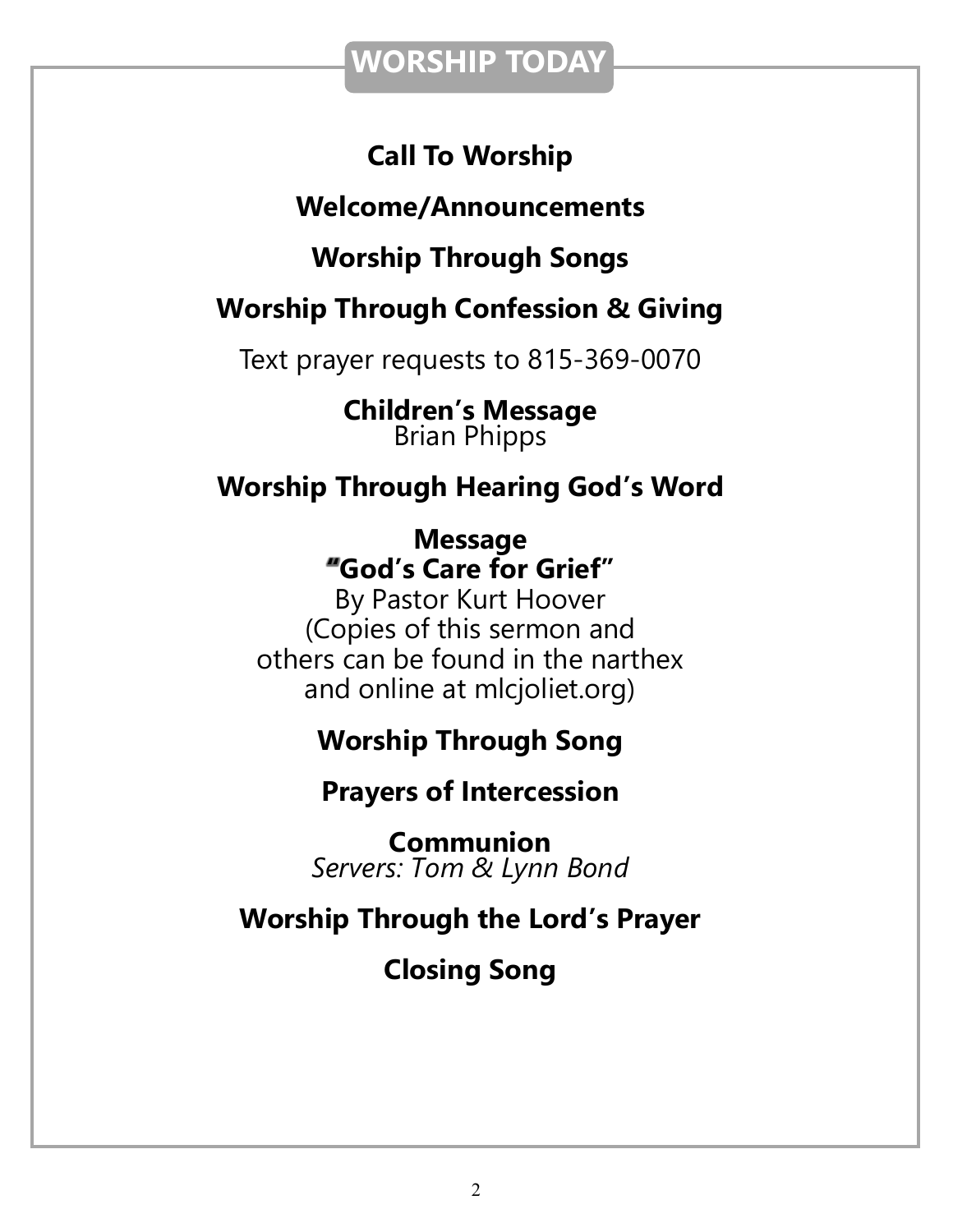# **TODAY'S SCRIPTURE**

### **OUR OLD TESTAMENT LESSON Lamentations 3:16-24 (NIV)**

*Reader: Tom Bond*

 $16$  He has broken my teeth with gravel; he has trampled me in the dust.

 $17$  I have been deprived of peace; I have forgotten what prosperity is.

 $18$  So I say, "My splendor is gone and all that I had hoped from the Lord."

 $19$  I remember my affliction and my wandering, the bitterness and the gall.

<sup>20</sup> I well remember them, and my soul is downcast within me.

 $21$  Yet this I call to mind and therefore I have hope:

 $22$  Because of the Lord's great love we are not consumed, for his compassions never fail.

 $\frac{23}{3}$  They are new every morning; great is your faithfulness.

 $24$  I say to myself, "The Lord is my portion; therefore I will wait for him."

### **OUR GOSPEL LESSON Luke 8:49-56 (NIV)**

 $49$  While Jesus was still speaking, someone came from the house of Jairus, the synagogue leader. "Your daughter is dead," he said. "Don't bother the teacher anymore."

<sup>50</sup> Hearing this, Jesus said to Jairus, "Don't be afraid; just believe, and she will be healed."

 $51$  When he arrived at the house of Jairus, he did not let anyone go in with him except Peter, John and James, and the child's father and mother.<sup>52</sup> Meanwhile, all the people were wailing and mourning for her. "Stop wailing," Jesus said. "She is not dead but asleep."

 $53$  They laughed at him, knowing that she was dead.  $54$  But he took her by the hand and said, "My child, get up!" <sup>55</sup> Her spirit returned, and at once she stood up. Then Jesus told them to give her something to eat. <sup>56</sup> Her parents were astonished, but he ordered them not to tell anyone what had happened.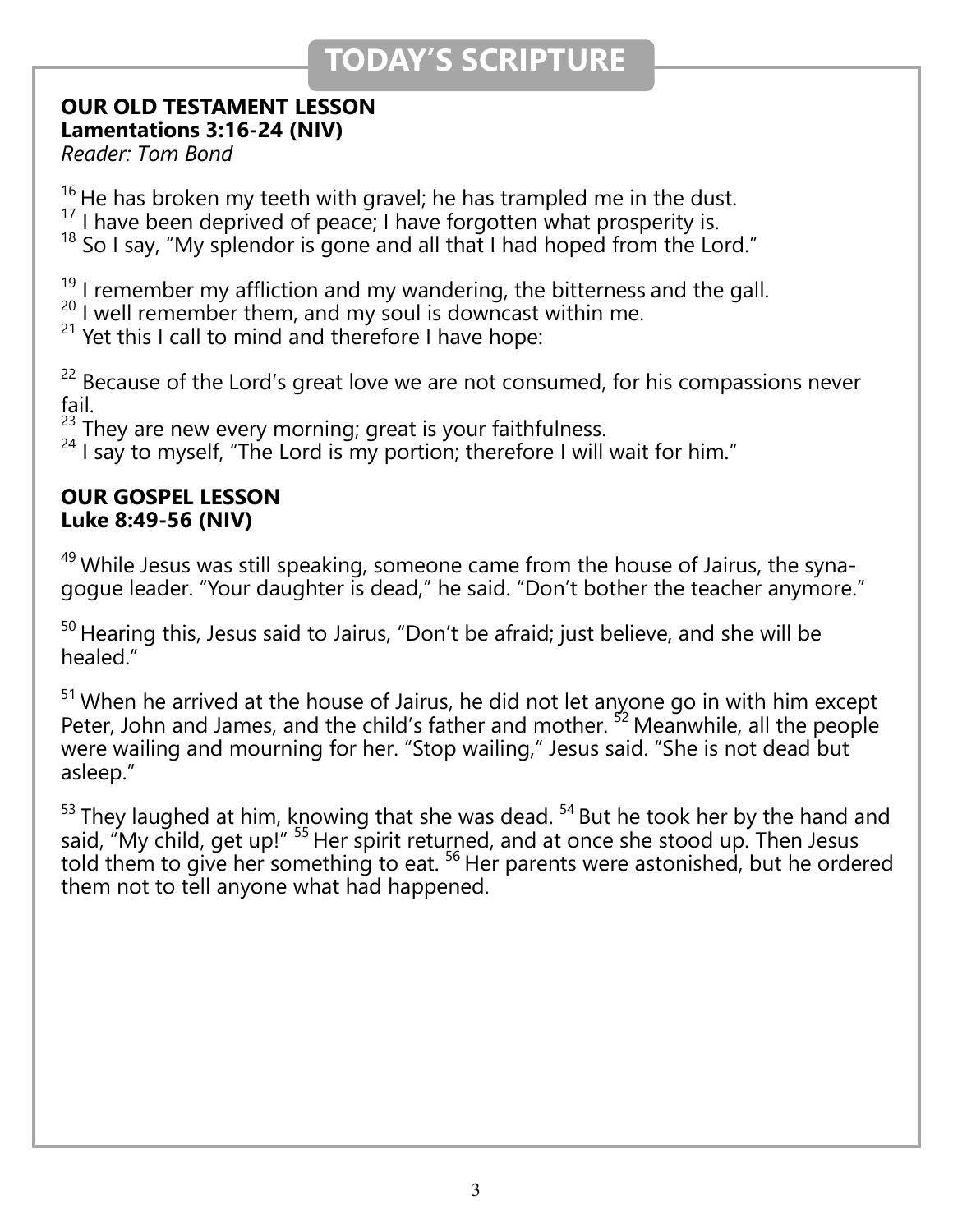# **ANNOUNCEMENTS**

# **MLC NEWS**

### **CONNECT WITH MESSIAH**

We have a new way that you can connect with us! You can use this QR code to let us know you're new, tell us that you're interested in next steps at MLC, submit prayer requests, fill out a connection card, and give online. Scan it now to connect with MLC.



### **ONLINE GIVING**

Online giving is an easy way to give to MLC, and there are three ways to do it: 1) Go to this link: churchcenter.com/giving 2) Download the Church Center app on your phone or tablet. 3) Text your dollar amount (with a dollar sign in front of it) to 84321.

### **OFFICE HOURS**

Our office hours will temporarily be from 9am-3pm Mon-Fri. Saturdays and evenings by appointment.

### **YOUTH CHOIR**

The Youth Choir will practice on Wednesday nights at 6:00 – 6:30 pm (right before AWANA and Head 2 Heart). Your child ages Kindergarten – 8th grade can worship the Lord through song with their friends. Our performances will usually happen once a month at the 9:30 and ll:00 Sunday services. Please email Sherri Unyi at unyi86@comcast.net to register your child.

# **GET INVOLVED**

### **LAY MINISTRY VOLUNTEERS NEEDED**

The Lay Ministry board is looking for additional volunteers to help with ushering, scripture reading, communion service, and communion preparation (altar guild). The commitment is no more than once per month and you can choose how often you would like to serve and when. We will also provide training. If you are interested, contact Tom Bond by email (tlbond7@hotmail.com or lmmlcjoliet@gmail.com) or contact the church office

### **LIVING ALTERNATIVES FUNDRAISER**

For the month of February, we will be doing the Baby Bottle Fundraiser that we have done in the past. They will be giving us 80 bottles to fill with cash, from loose change to paper money. This is a good way to remind us all of the work that Living Alternatives does. To participate, simply pick up a baby bottle in the narthex, fill it up, and return it to the church office, or go to page.fundeasy.com/5473786 to give there. Thank you for your support of this ministry!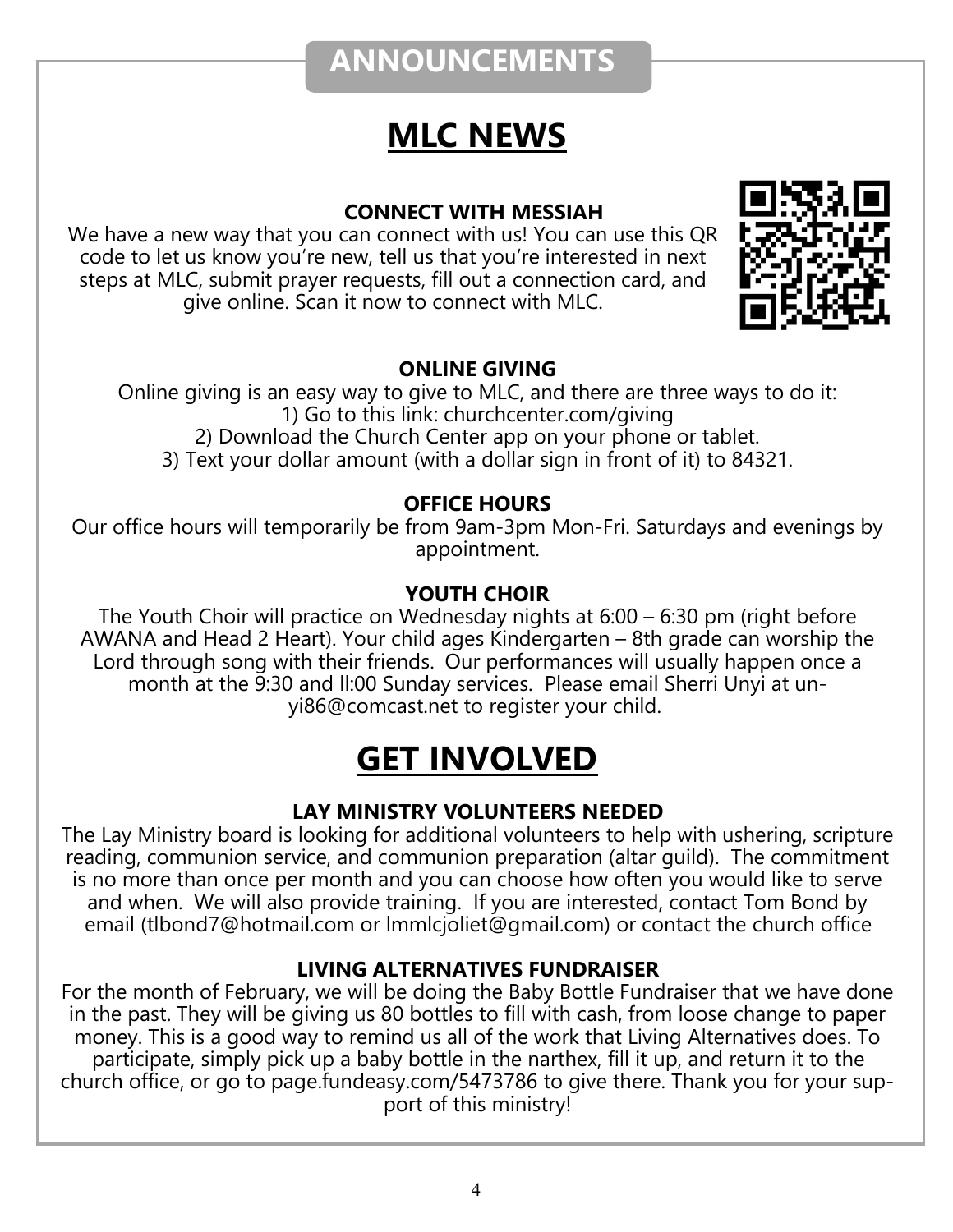#### **MESSIAH QUILTERS**

Lightways Hospice (Joliet Hospice) is coming on Tuesday morning to accept quilts and lap robes from us. Pastor Stier prayed over them and they were sent out.

Did you know they currently have around 400 patients under their care at their facility and in assisted living, hospitals and in their own home? Forty are pediatric patients. It is such a blessing for us to offer them these quilts and lap robes to let them know they are thought of.

#### **MEAL TRAIN**

We all know someone who may be overwhelmed during a difficult time. Perhaps an illness, surgery, loss of a family member or a job or the challenge of a new baby. Messiah is forming a Meal Train for anyone who would like to prepare and deliver a meal or need a meal. To sign up for the Meal Train team or request a Meal Train, please visit mlcjoliet.org/meal-train.

# **MLC MESSIAH KIDS**

### **MESSIAH KIDS REMIND GROUP**

What is Remind? A texting program where can keep you updating on whats going on. Parents of Sunday School aged children (Kindergarten through sixth grade), you can join the Messiah Kids Remind group by texting the code mlcmk to 81010.

### **MESSIAH KIDS SUNDAY SCHOOL**

Messiah Kids Sunday school continues today at 9:30 on the 2nd floor.

### **MESSIAH KIDS SUNDAY 11 AM**

Messiah Kids happens during the 11 am service, right after the children's message. Just sign in at the kiosk in the narthex.

#### **AWANA (Wednesday nights at 6:30 pm)**

For Prek-6th grade, Awana is a great time of games and learning about the Bible. Don't miss out. Lets get back to the important things!

### **NERF & NACHOS (Saturday, March 19 from 1 to 3 pm)**

Join us for Nerf Wars and Nachos in the FLC from 1pm-3pm! Bring your own Nerf Gun (with some exceptions). Sign up at bit.ly/NerfNNachos. If you want to help lead this event, please email Christine at office.Manager@mlcjoliet.org.

# **MLC STUDENT MINISTRY**

#### **HEAD2HEART (Wednesdays at 6:15 pm)**

Middle school students confirmation class.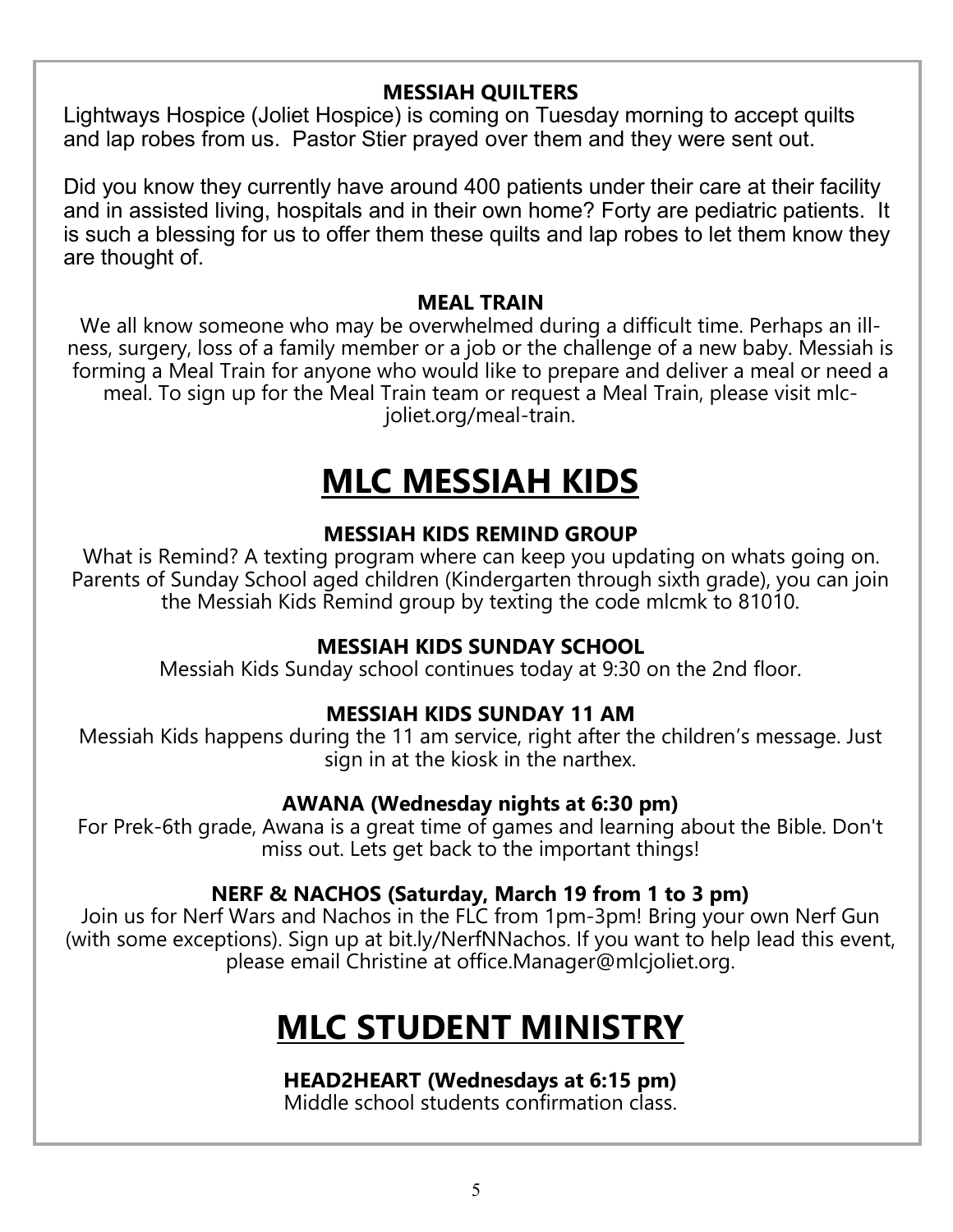#### **HIGH SCHOOL SUNDAY SCHOOL (Sundays at 9:30 am)**

HSSS continues this week.

#### **S.A.L.T. (Sundays at 4:30 pm)**

High school students, come out for a time of fellowship, fun and talking about God.

### **HIGH ADVENTURE TRIP PARENTS INFO MEETING (March 6)**

After 11am service. 9th-12th grades. Come find out about this great summer trip for high school students!

### **MAFIA (March 11 from 7 pm-10 pm)**

For 7th-12th grades. Bring \$5 for pizza. Invite your friends!

### **INDOOR CAMPING (March 11 after Mafia)**

Bring clothes and a sleeping bag. Food and showers provided. For 7th-12th grade.

### **CENTER LAKE BIBLE CAMP PARENT MEETING (March 20 after 11 am service)**

If you have kids in 5th-9th grade, join us for a parent meeting about summer camp. The dates for camp this year are June 26th-July 1st CLBC in Tustin, MI. Parents, come and find out more about this exciting student event!

### **IGNITE YOUTH LEADERSHIP CONFERENCE (April 8th & 9th)**

Students, join us at Harvest New Beginnings in Oswego. For 7th-12th grades. Students need money for Chick-Fil-A after Saturday's session. Early bird price is \$40 before March 1st. After March 1st is \$50.

### **CENTER LAKE BIBLE CAMP (June 26th-July 1st)**

For 5th-8th grade. This is where students go to learn about the Bible while experiencing God in nature. Be sure to come to the parent info meeting March 20th or sign up online at https:// www.centerlake.org/middleschoolcamps.

### **HIGH ADVENTURE TRIP (July 17th-July 23rd)**

For 9th-12th grade. This is a time for the High school to go to WV. to Alpine Ministries to experience God in nature and adventure. We will go white water rafting, repelling, and traverse a high ropes course. Need more info? Reach out to Brian at

brian@mlcjoliet.org

# **EVENTS**

### **PRAYER GROUP (Thursdays at 10 am)**

In the Fireside Room. Email pastor.stier@mlcjoliet.org for more information.

**INSIGHT ADULT BIBLE STUDY (Sundays at 9:30 am)**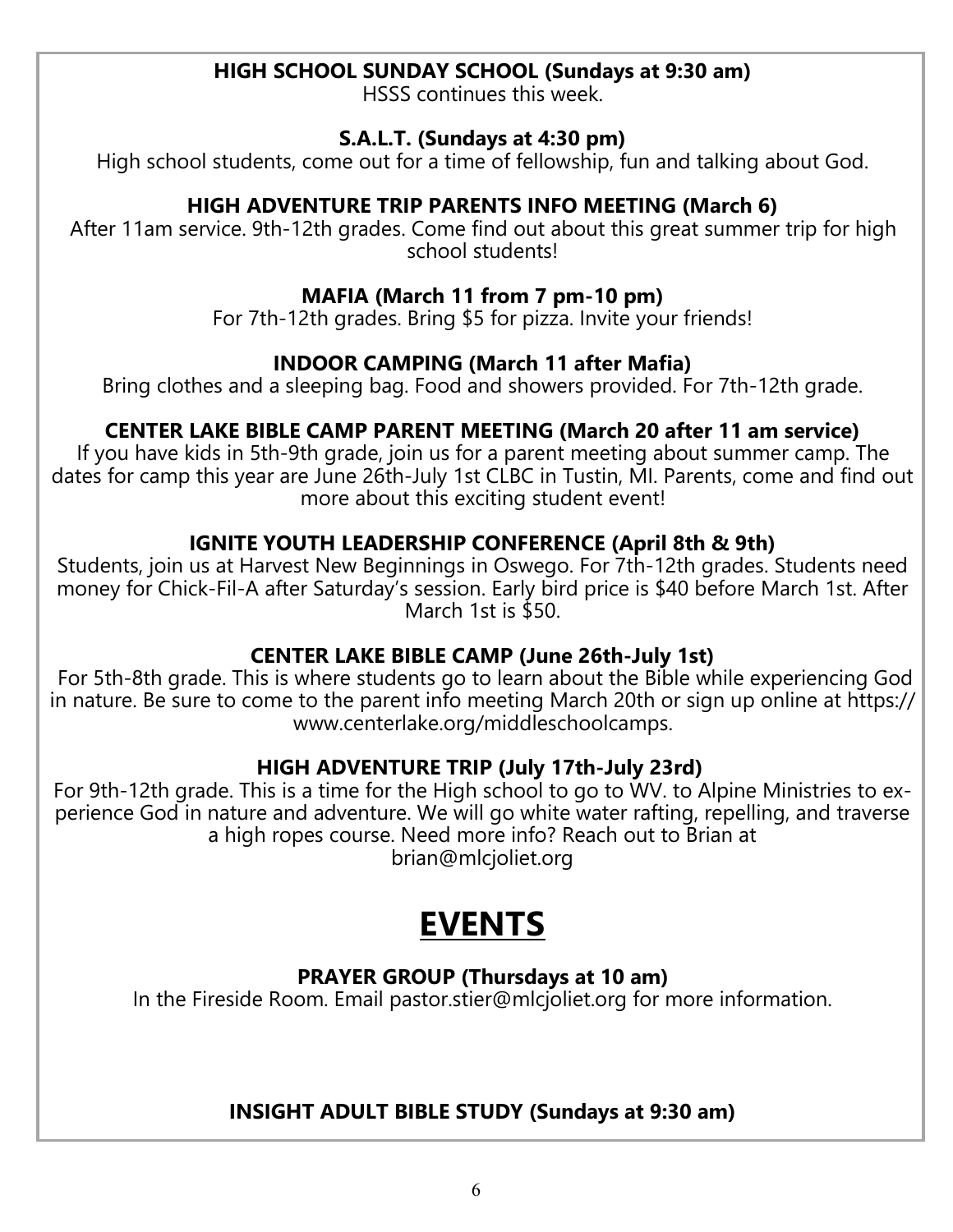Join us for a great time of fellowship and study of God's word in the fellowship hall. For the month of February: 6th Pastor Kurt Hoover, 13th Laurel Ling, 20th Tom Bond, 27th Doug Potts.

### **BAUC/STIER WEDDING (February 26, 11am)**

You are invited to the wedding of Kersten Bauc and Nikolai Stier on February 26 at 11pm. Short punch and dessert reception to follow at Messiah.

### **MEN'S RETREAT (March 4-6)**

Come with us to Center Lake Bible Camp for great time of fellowship and Biblical teaching. The speaker is Sid Bream, former player for the Dodgers, Pirates and Braves. There will be man food, man fun, and man time. The cost is \$135. See Pastor Stier for details or email him at pastor.stier@mlcjoliet.org

### **PRAY JOLIET (March 6 at 6 pm)**

Pray Joliet just around the corner now. On Sunday, March 6 at 6pm we will be at Mosaic Community Church to pray for the needs of the Joliet area. Joliet Needs Jesus! Several churches are on board to join together in unity to pray for God's will in our individual and community lives.

### **FIRST COMMUNION (March 13 during 9:30 am Service)**

All grades are welcome but please plan on attending if your student is in 4/5 grade or has not received instruction. At least one parent is to attend the class with the child, and the class will run for five weeks. On Maundy Thursday April 14, at 7pm, the class will receive their first communion. Please register at bit.ly/!stCommMLC if you plan to attend. Contact Dave Stier for questions at pastor.stier@mlcjoliet.org

### **ENCORE HEADED TO ARK ENCOUNTER (April 19-21)**

Our Encore group is also headed to the Ark Encounter, located south of Cincinnati, OH in Williamstown, KY. The trip is planned for April 19-21, 2022. The estimated cost of the entire trip is \$300. Contact Pastor Dave at pastor.stier@mlcjoliet.org for more info. You can also register at https://messiahlutheranchurch.churchcenter.com/registrations/ events/1145220. **Please sign up by February 21!**

# **WEDNESDAY HAPPENINGS**

### **SACRAMENTS 101 (Feb. 23rd at 6:30 pm)**

For both new attenders and seasoned members, Pastor Kurt's sacraments study will be enlightening and encouraging in how God works through these two spiritual commitments.

### **WEDNESDAY NIGHT MEAL (5:30pm-6:30pm)**

Bring your family so you don't have to rush here. Great food and fellowship time. You can donate at bit.ly/MLCDinner to help offset the costs!